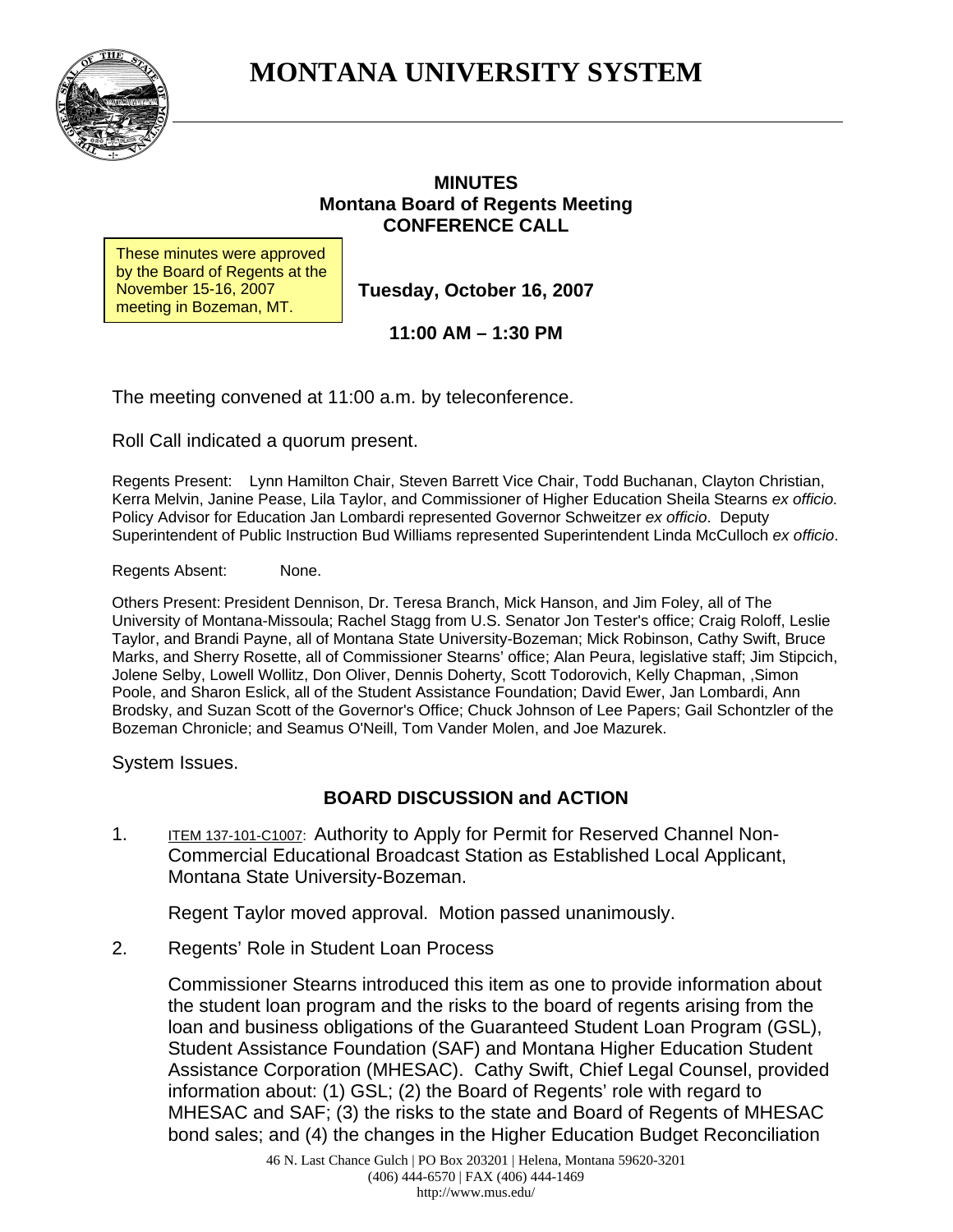Act of 2007. After each section, the regents and others asked questions and engaged in discussion.

a. The Board of Regents role as a guarantor of federal education loans relative to SAF and MHESAC.

The Board of Regents (BOR), acting through GSL, is the state guaranty agency under the Federal Family Education Loan Program (FFELP), under which the federal government guarantees student loans against default. Up to 99% of these student loans are guaranteed by the federal government; the remaining amount is the obligation of the lender if the student defaults. Neither the State of Montana nor the BOR bears the risk of defaults on student loans.

Virtually any licensed or certified financial institution may be a lender if it meets the requirements of FFELP; MHESAC is the largest lender in Montana. As a guarantor, GSL earns revenue through its agreement with the DOE as well as through the collection of defaulted loans. These earnings are used: (1) in default prevention and default resolution programs; (2) to administer student financial-aid related programs; and (3) for cash grants to campuses for student assistance.

## b. The role of MHESAC and SAF

The organization and governance of MHESAC and SAF was discussed and the ways in which GSL is involved with these two nonprofit corporations. GSL is primarily involved with MHESAC through its role as guarantor of student loans. GSL rents office space from SAF and purchases IT services from SAF in accordance with negotiated, written contracts. SAF provides loan counseling services on campus. Three regents sit on each board and the commissioner of higher education and two university system employees act as officers of these corporations.

c. Risks and obligations of the State of Montana and Board of Regents for taxable and non-taxable debt incurred by SAF and MHESAC.

MHESAC sells bonds in order to finance the purchasing of student loans; this is in accordance with its business plan. The earnings from these loans are funneled back into student assistance programs in Montana. Legal counsel for the BOR does not believe that the State of Montana or the BOR has any possibility of becoming obligated on these bonds, either legally or morally. This conclusion is based on state law, the terms of the bonds, and express statements on all the bonds that they do not constitute legal or moral obligations of the state of Montana or the BOR. MHESAC Director Mark Semmens noted that the bonds are asset-backed bonds, clearly limited to the specific security, and being sold to sophisticated institutional buyers who look at bond ratings. He noted that the MHESAC bonds are rated higher than the state of Montana's bonds.

Office of Budget and Program Planning Director David Ewer expressed concerns other than financial risks. The catalyst for his concern was MHESAC's recent proposed taxable bond issue to finance the purchase of \$900M in student loans. He is concerned about risks arising from market reaction to MHESAC's large